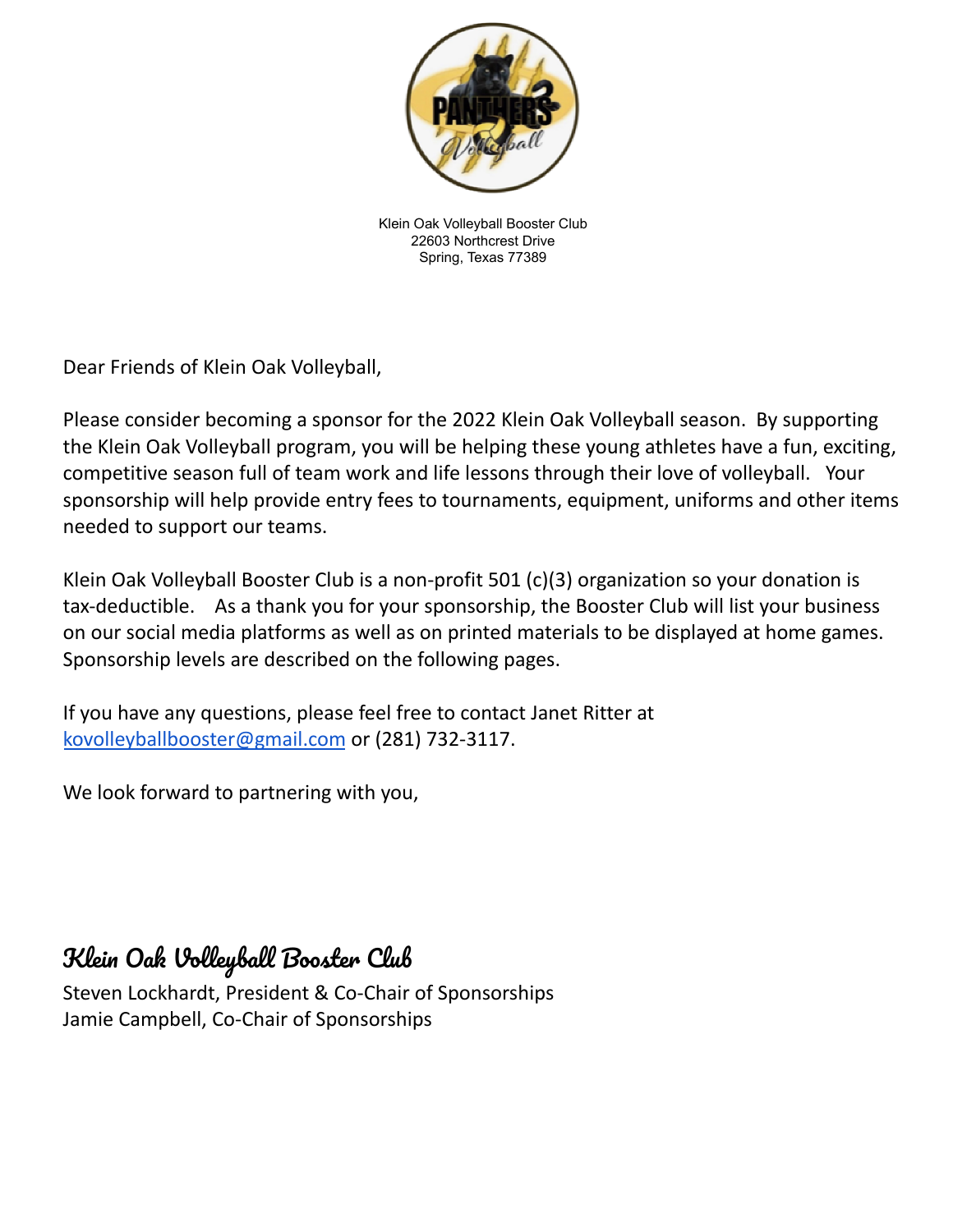### **Klein Oak Volleyball 2022 Season Sponsorship Form**

Please select your sponsorship level:

| Platinum Level Sponsor - \$1,000+ donation |
|--------------------------------------------|
| Gold Level Sponsor - \$500+ donation       |
| Silver Level Sponsor - \$300+ donation     |
| Bronze Level Sponsor - \$150+ donation     |

| <b>Company Name:</b> |  |
|----------------------|--|
| <b>Contact Name:</b> |  |
| Phone Number:        |  |
| Email:               |  |
| Company Website:     |  |

Please make checks payable to **Klein Oak Volleyball Booster Club**.

Upon completion, please return this form to one of our Sponsorship Chairs or contact Janet Ritter at ritterfam98@gmail.com to make further arrangements.

Please send company logo to be used on our signage and social media and the script to be read at home games, if applicable to: **kovolleyballbooster@gmail.com**

Klein Oak Volleyball Booster Club is registered as a 501 (c) (3) nonprofit organization. Your contribution is tax deductible to the extent allowed by law. Klein Oak Booster Club Tax ID# is 76-0418954

Thank you for supporting Klein Oak Volleyball